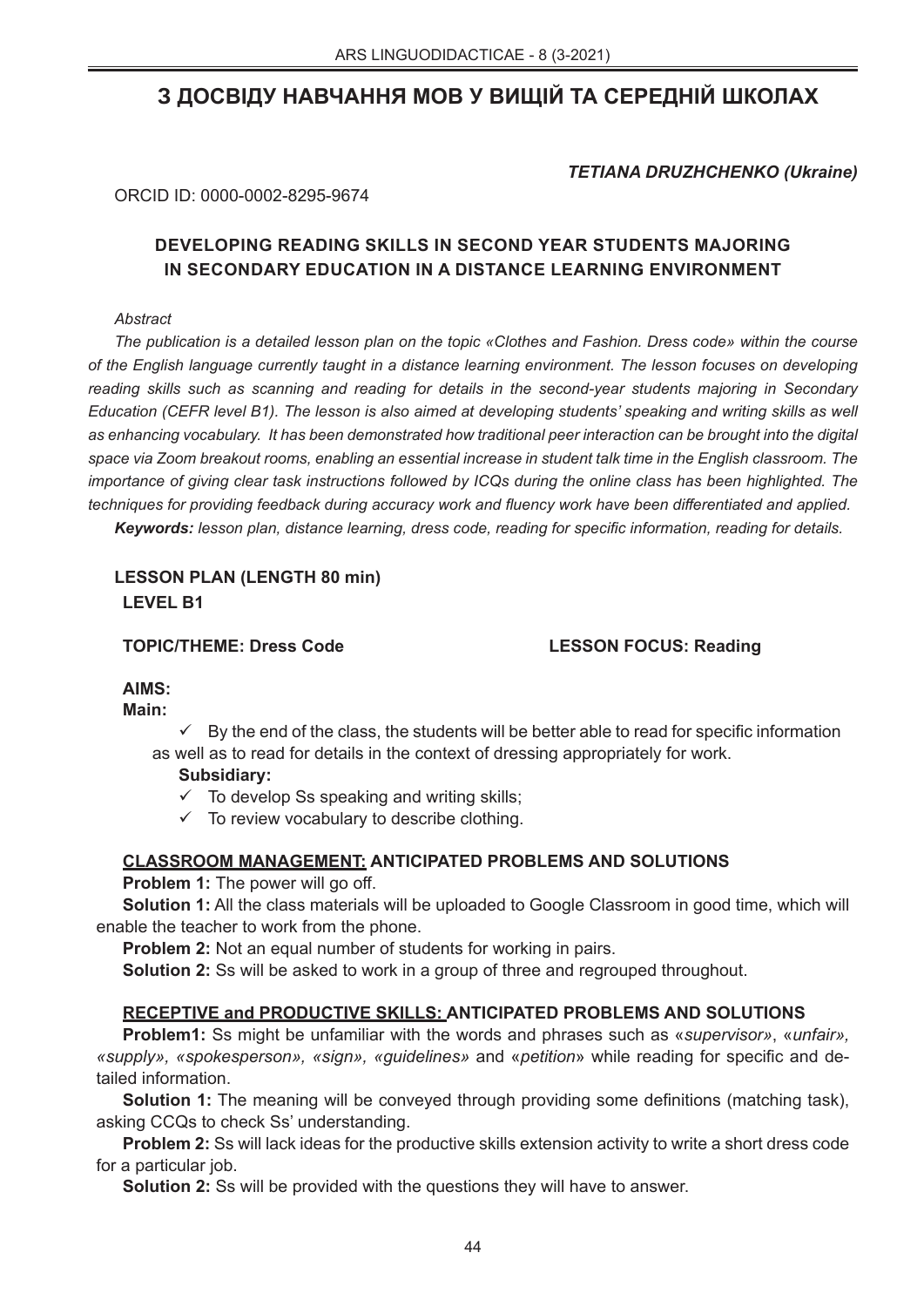## **AIDS AND MATERIALS** Zoom, Google Classroom, Google images, handouts.

## **Acronyms**

**CCQ** concept checking question **FB** feedback **GW** group work **HO** handout **ICQ** instruction checking question **OC** open class i.e. interaction between the teacher and st/students 'in public' **OCFB** open-class feedback **Ss** students **T** teacher

| <b>Stage</b>                  | <b>Procedures</b>                                                                                                                                                                                                                                                                                                                                                                                                                                                                                                                                                                                            | <b>Aims</b>                                                                         | <b>Timing and</b><br><b>Interaction</b>     |
|-------------------------------|--------------------------------------------------------------------------------------------------------------------------------------------------------------------------------------------------------------------------------------------------------------------------------------------------------------------------------------------------------------------------------------------------------------------------------------------------------------------------------------------------------------------------------------------------------------------------------------------------------------|-------------------------------------------------------------------------------------|---------------------------------------------|
| Lead-in                       | T: Hello! It's my pleasure to see all of you here.<br>How are things? How's it going? How's every-<br>thing?<br>Today we're going to talk about a dress code and<br>how important it is for people of different occu-<br>pations.<br>HO1 (screen sharing)<br>Please look at the picture of the two men in the<br>office. Which of them is dressed inappropriately<br>for work? Why?<br>What about you? What sort of clothes do you<br>wear in the place you study?<br>Is there a dress code or can you wear what you<br>like?<br>Do you think that dress codes are necessary?<br>For what sort of jobs? Why? | To<br>generate<br>interest in the<br>theme / con-<br>text of the text               | <b>T-Ss</b><br>6 <sub>x</sub><br>9.50-9.56  |
| <b>Pre-text</b><br>discussion | <b>OC</b><br>HO2 (screen sharing)<br>Task: Today you are going to read a news story<br>with the following headline:<br>Wear high heels or go home, receptionist told<br>but first you'll have 5 min to discuss a few ques-<br>tions with your partners in breakout rooms.<br>ICQs: How many questions do you need to an-<br>swer? (3) What are the questions?<br>How much time will you have? (5 min)<br>Pair work (breakout rooms)<br><b>To monitor</b><br><b>OCFB</b>                                                                                                                                      | To<br>generate<br>interest in the<br>text, and to<br>help Ss pre-<br>pare to read   | <b>T-Ss</b><br>9 <sub>2</sub><br>9.56-10.05 |
| Pre-teach<br>vocabulary       | HO 3 (screen sharing)<br>Task: And now please look at the words in the<br>left-hand column and match them to their correct<br>definitions in the right-column. (students work in-<br>dividually first, then they type their answers in the                                                                                                                                                                                                                                                                                                                                                                   | To<br>pre-teach<br>meaning<br>οf<br>words neces-<br>sary for the<br>tasks to be set | <b>T-Ss</b><br>9 <sub>9</sub><br>9.56-10.05 |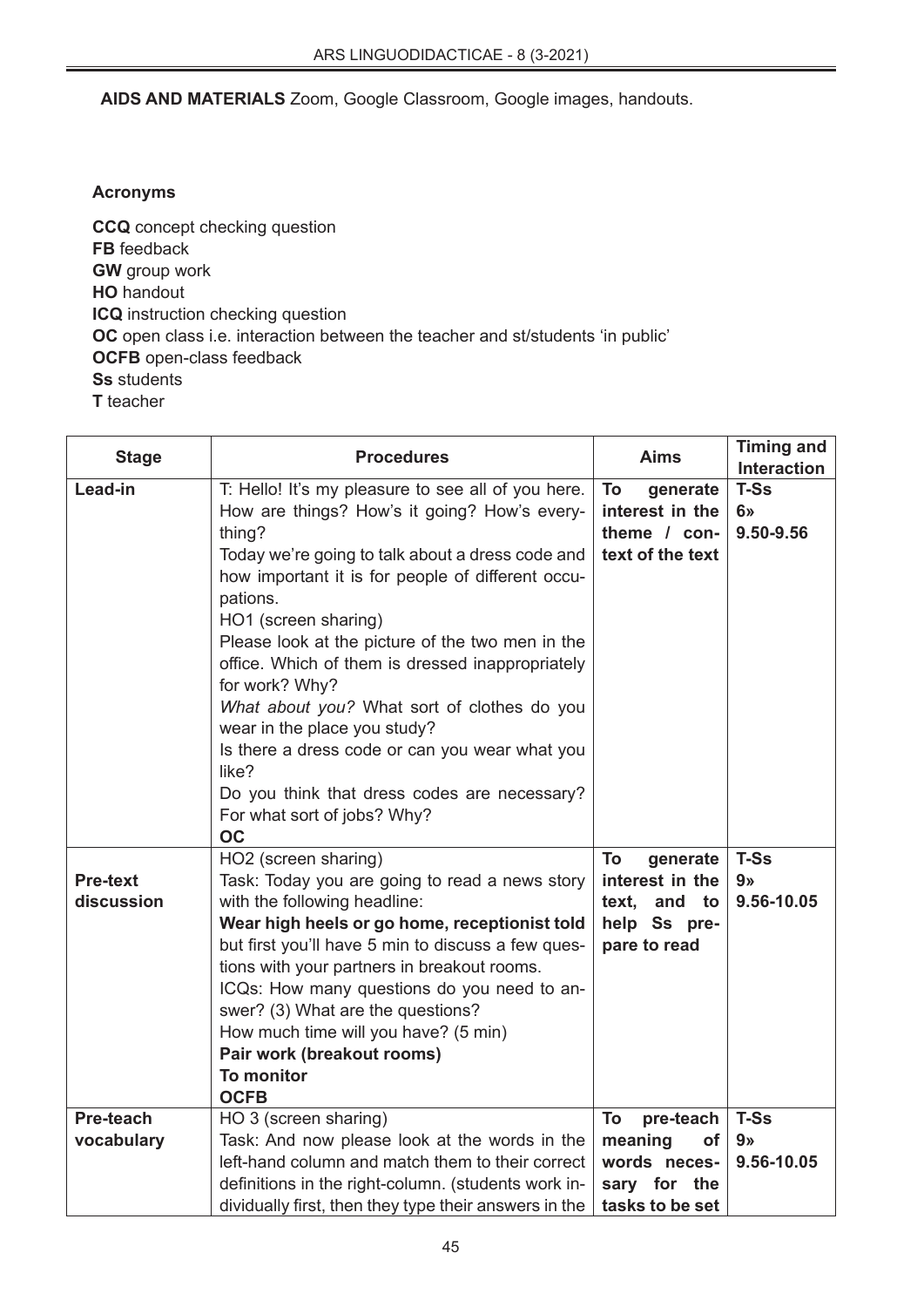|                                                          | chart box)<br>Answer key: 1. b; 2. c; 3. a; 4. f; 5. d; 6. g; 7.e.<br>CCQs:<br>1. Supervisor<br>Can supervisors give advice to people in the of-<br>fice about their work? (yes)<br>Can supervisors tell people what to do at work?<br>(yes)<br>2. Unfair<br>Is it unfair to cheat on tests? (yes)<br>Is it unfair to use drugs in sports? (yes)<br>3. Supply<br>Can companies supply food to restaurants? (yes)<br>Can job agencies supply workers for offices?<br>(yes)                                                                                                                                                                        |                                                                                   |                                               |
|----------------------------------------------------------|--------------------------------------------------------------------------------------------------------------------------------------------------------------------------------------------------------------------------------------------------------------------------------------------------------------------------------------------------------------------------------------------------------------------------------------------------------------------------------------------------------------------------------------------------------------------------------------------------------------------------------------------------|-----------------------------------------------------------------------------------|-----------------------------------------------|
|                                                          | 4. Spokesperson<br>Does the President of Ukraine have a spokes-<br>person? (yes)<br>Do all private companies have a spokesperson?<br>(no)<br>5. Sign<br>Do you need to sign any documents when you<br>buy a flat? (yes)<br>Do you need to sign a receipt from a clothes<br>store? (no)<br>6. Guidelines<br>Do some companies have guidelines for what to<br>wear at work? (yes)<br>Do chefs need to know safe cooking guidelines?<br>(yes)<br>7. Petition<br>Is it a formal document? (yes)<br>Do people ask for something in this document?<br>(yes)<br>Can only one person sign it to get a response<br>from the government? (no)<br><b>OC</b> |                                                                                   |                                               |
| <b>Reading 1</b><br>(for specific<br>information)        | HO 4 (Google Classroom)<br>Task. Read the article and answer the questions<br>(screen sharing).<br>ICQs: How many questions do you need to an-<br>swer? $(3)$<br>Can you make notes while reading the article?<br>(yes)<br>OC                                                                                                                                                                                                                                                                                                                                                                                                                    | To<br>give<br>SS<br>practice<br>in<br>reading<br>for<br>specific infor-<br>mation | <b>T-Ss</b><br>5 <sub>9</sub><br>10.15-10.20  |
| <b>Reading 2</b><br>(for detailed<br>compre-<br>hension) | HO 4 (Google Classroom)<br>Task: Now read the article again. Decide if the<br>statements are true, false or not stated. Correct<br>any that are false.<br>ICQs: Do you have to do the task orally or in writ-<br>ing? (in writing)                                                                                                                                                                                                                                                                                                                                                                                                               | To<br>develop<br>Ss' skills for<br>reading<br>for<br>detailed infor-<br>mation    | <b>T-Ss</b><br>10 <sub>9</sub><br>10.20-10.30 |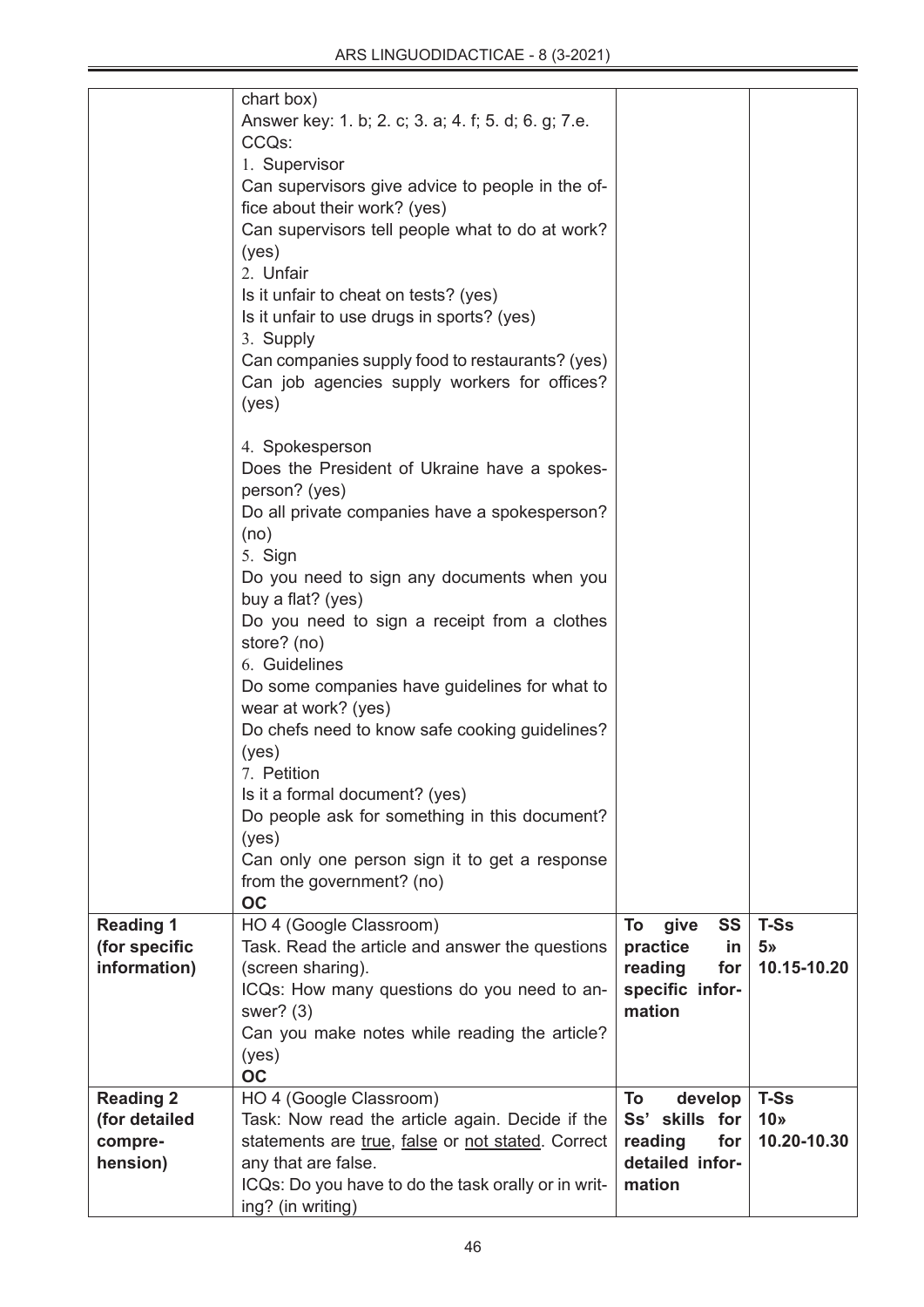| Post-text<br>discussion             | If the statement is false, do you need to correct<br>$it?$ (yes)<br>Answer Key:<br>1. False. She was sent home for wearing the<br>wrong kind of shoes, but not fired.<br>2. True.<br>3. Not stated.<br>4. False. She was employed by Portico.<br>5. True.<br>6. False. Her employer will review the dress<br>code.<br>7. False. Dress codes are not illegal, neither are<br>different dress codes for male and female em-<br>ployees.<br>8. True.<br><b>OC</b><br>HO 5 (screen sharing)<br>Task: Work in groups of 3 to discuss the ques-<br>tions with your partners:<br>• Who do you understand more, Nicola or her<br>employer?<br>• Why do you think the dress code require<br>women to wear high heels?<br>• Is it reasonable for employers to have dress<br>codes or to have different dress codes for men<br>and women?<br>• Would you sign her petition? Why (not)?<br>• What factors are important when setting a<br>dress code?<br><b>GW</b><br><b>To monitor</b> | Give students<br>an opportuni-<br>ty to respond<br>to the content<br>of the text and<br>express their<br>opinions | <b>T-Ss</b><br>$S-S$<br><b>T-Ss</b><br>13 <sub>9</sub><br>10.30<br>10.43 |  |
|-------------------------------------|-----------------------------------------------------------------------------------------------------------------------------------------------------------------------------------------------------------------------------------------------------------------------------------------------------------------------------------------------------------------------------------------------------------------------------------------------------------------------------------------------------------------------------------------------------------------------------------------------------------------------------------------------------------------------------------------------------------------------------------------------------------------------------------------------------------------------------------------------------------------------------------------------------------------------------------------------------------------------------|-------------------------------------------------------------------------------------------------------------------|--------------------------------------------------------------------------|--|
| <b>Productive</b><br><b>skills</b>  | HO 6 (screen sharing)<br>Task: Imagine you work for a job agency and you                                                                                                                                                                                                                                                                                                                                                                                                                                                                                                                                                                                                                                                                                                                                                                                                                                                                                                    | To exploit the<br>text for writing                                                                                | <b>T-Ss</b><br>$S-S$                                                     |  |
| <b>Extension</b><br><b>Activity</b> | were asked to write a short dress code for one of<br>the jobs below $(5 - 7$ sentences).                                                                                                                                                                                                                                                                                                                                                                                                                                                                                                                                                                                                                                                                                                                                                                                                                                                                                    | practice using<br>the topic of                                                                                    | <b>T-Ss</b><br>17 <sub>2</sub>                                           |  |
|                                     | • English teacher<br>• Office receptionist<br>• Librarian                                                                                                                                                                                                                                                                                                                                                                                                                                                                                                                                                                                                                                                                                                                                                                                                                                                                                                                   | the text                                                                                                          | 10.43<br>11.05                                                           |  |
|                                     | • Shop assistant (bakery)<br>• Shop assistant (boutique)                                                                                                                                                                                                                                                                                                                                                                                                                                                                                                                                                                                                                                                                                                                                                                                                                                                                                                                    |                                                                                                                   |                                                                          |  |
|                                     | 1. Why is a dress code necessary for this pro-<br>fession?                                                                                                                                                                                                                                                                                                                                                                                                                                                                                                                                                                                                                                                                                                                                                                                                                                                                                                                  |                                                                                                                   |                                                                          |  |
|                                     | 2. What should people in this line of work wear?<br>3. What should they avoid wearing?                                                                                                                                                                                                                                                                                                                                                                                                                                                                                                                                                                                                                                                                                                                                                                                                                                                                                      |                                                                                                                   |                                                                          |  |
|                                     | Task: Now please work in groups of 3 and read<br>out your dress code to your partners in the group.<br>They must guess the job.<br>ICQs: Can you use the name of the profession                                                                                                                                                                                                                                                                                                                                                                                                                                                                                                                                                                                                                                                                                                                                                                                             |                                                                                                                   |                                                                          |  |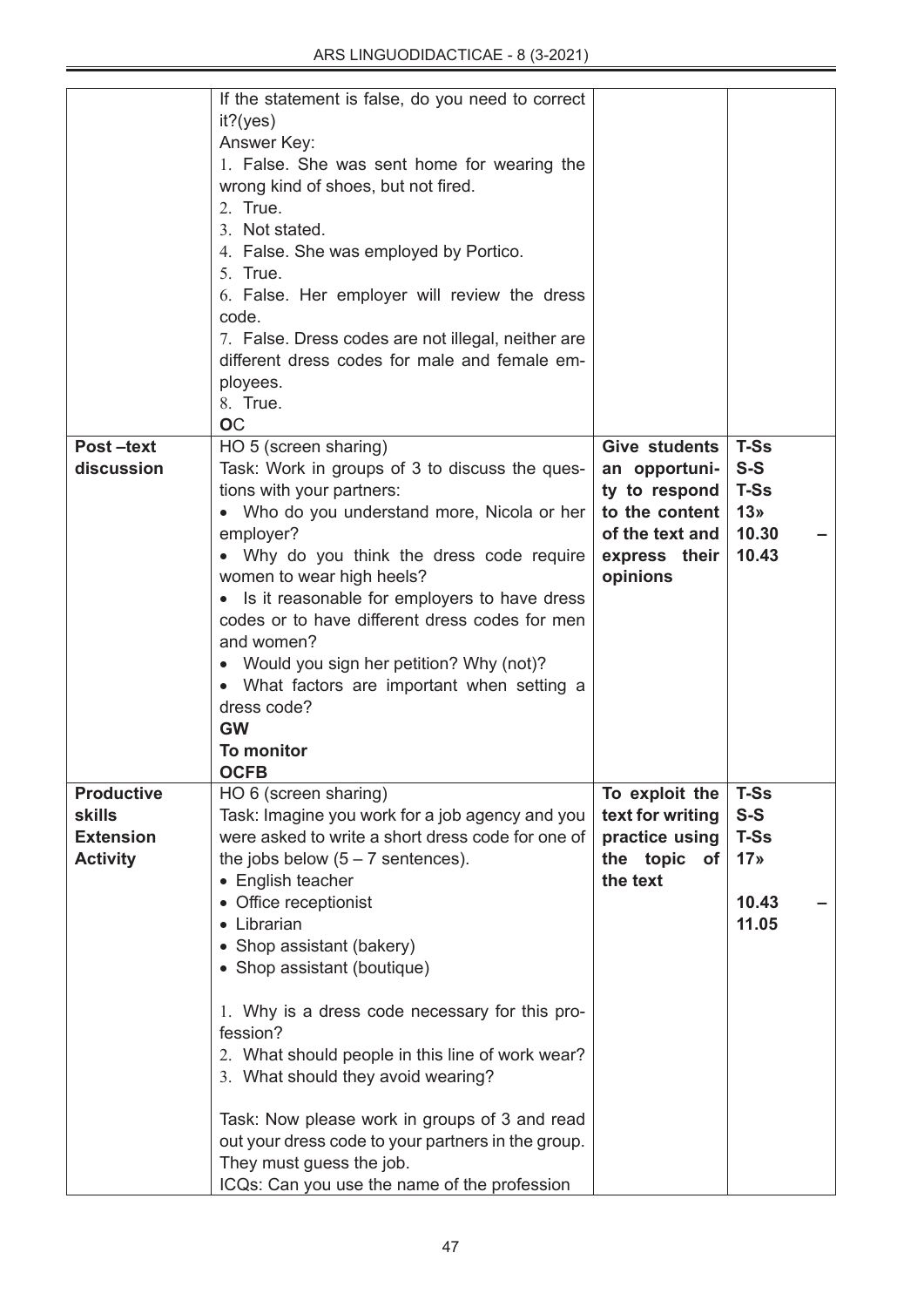|                | when reading out your dress code to the part-<br>ners? (no) |                        |                |
|----------------|-------------------------------------------------------------|------------------------|----------------|
|                | Do you need to listen for the key words in the              |                        |                |
|                | dress code description in order to guess your               |                        |                |
|                | partner's profession? (yes)                                 |                        |                |
|                | <b>GW</b>                                                   |                        |                |
|                | <b>To monitor</b>                                           |                        |                |
|                | <b>OCFB</b>                                                 |                        |                |
| FB on accuracy | To pay attention to Ss' accuracy (to write                  | To encourage           | <b>T-Ss</b>    |
|                | examples of good and bad English, to elicit                 | Ss and pro-            | 3 <sub>n</sub> |
|                | which sentences are fine and which are not)                 | vide them with         | 11.05-11.08    |
|                | (screen sharing)                                            | <b>FB</b>              |                |
| FB on Ss       | To comment on Ss strengths and those areas                  | To encourage           | <b>T-Ss</b>    |
| performance    | that need improving                                         | Ss and evalu-          | 2 <sub>2</sub> |
|                |                                                             | ate their work $\vert$ | 11.08-11.10    |
|                |                                                             | in class               |                |

# **HO 1**

*Look at the picture of the two men in the office. Which of them is dressed inappropriately for work? Why?*



*Google image retrieved from https://smallbusiness.chron.com/appropriate-wear-company-dinner-20575.htmls on 25.11.2021*

## **HO 2**

*You are going to read a news story with the following headline:*

## **Wear high heels or go home, receptionist told**

• In what sort of place do you think the receptionist works?

• Why might her employers want her wear high-heeled shoes?

• What positive and negative things can you say about high-heels?



*Google image retrieved from https://www.independent.ie/irish-news/receptionist-at-pwc-told-dressin-high-heels-or-go-home-34707500.html on 25.11.2021*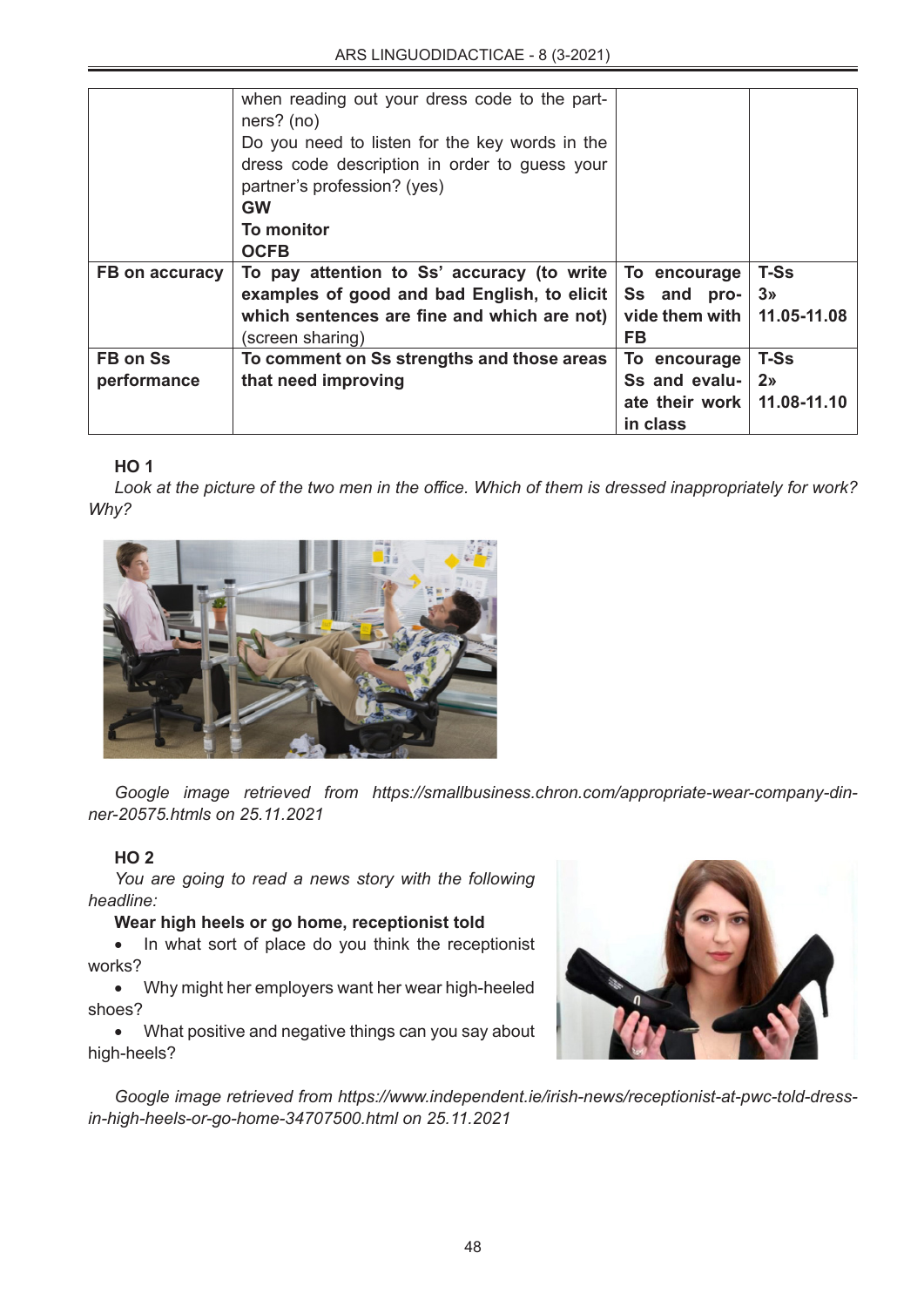# **HO 3**

Match the words to their correct definitions.

| 1. supervisor / sul.pa.var.zal/ (noun) | a) to give something that is needed to someone    |  |  |
|----------------------------------------|---------------------------------------------------|--|--|
| 2. unfair /ʌnˈfeə'/ (adjective)        | b) someone who controls a group of workers        |  |  |
| 3. supply /sə'plaɪ/ (verb)             | c) not morally right, or not treating people in   |  |  |
|                                        | an equal way                                      |  |  |
| 4. spokesperson (noun)                 | d) to write your name on a document to show that  |  |  |
|                                        | you agree with it                                 |  |  |
| 5. sign /sain/ (verb)                  | e) a written request to a government etc. that is |  |  |
|                                        | signed by many people                             |  |  |
| 6. guidelines / gard larnz/ (noun)     | f) someone who speaks officially for a government |  |  |
|                                        | or organization                                   |  |  |
| 7. petition (noun)                     | g) advice or rules about how to do something      |  |  |

# **HO 5**

*Work in groups of three to discuss the questions with your partners:*

- Who do you agree with more, Nicola or her employer?
- Why do you think the dress code require women to wear high heels?
- Is it reasonable for employers to have dress codes or to have different dress codes for men and women?
	- Would you sign her petition? Why (not)?
	- What factors are important when setting a dress code?

# **HO 6**

*Write a short dress code for one of the jobs below (5-7 sentences).*

| English teacher | Office receptionist | Librarian | Shop assistant<br>(bakery) | Shop assistant<br>(boutique) |
|-----------------|---------------------|-----------|----------------------------|------------------------------|
|                 | 日田                  |           |                            |                              |

*Google image retrieved from https://blog.gaijinpot.com/english-teacher-assessments-a-guide-togetting-your-contract-renewed/ on 25.11.2021*

*Google image retrieved from https://www.istockphoto.com/search/2/image?phrase=receptionist on 25.11.2021*

*Google image retrieved from https://www.vox.com/culture/2018/8/11/17674528/librarian-women-too-dangerous on 25.11.2021*

*Google image retrieved from https://www.istockphoto.com/photo/male-shop-assistant-demonstrating-fresh-delicious-pastry-in-bakery-gm1167985701-322320029 on 25.11.2021*

*Google image retrieved from https://www.shutterstock.com/ru/search/shop+assistant on 25.11.2021*

- Why is a dress code necessary for this profession?
- What should people in this line of work wear?
- What should they avoid wearing?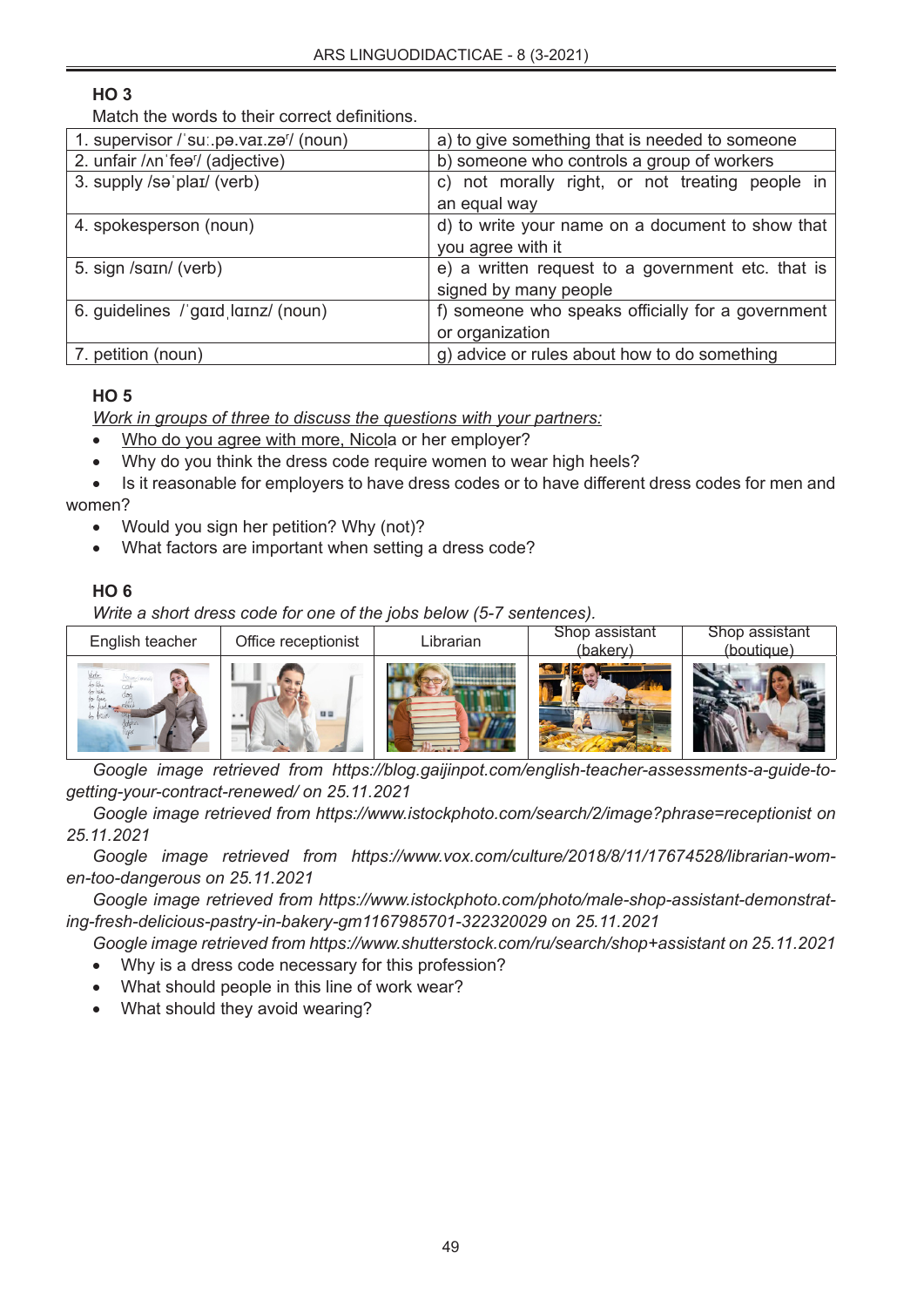# **HO 4**

*Task 1 Read the article and answer the questions below:*

1. Why was Nicola Thorp sent home from work?

- 2. Why did she complain?
- 3. What is she trying to do now?

*Task 2 Read the article again. Decide if the statements below are true, false or not stated. Correct any that are false.*

1. Nicola Thorp was fired for wearing the wrong kind of shoes. 2. She said high-heeled shoes were unsuitable for her work.

3. The company does not have a dress code for men.

4. She was employed by PwC.

5. She knew she had to wear high-heeled shoes when she started the job.

6. Her employer refuses to change the dress code.

7. The dress code was illegal under UK law.

8. She is trying to get the law changed.

n office worker in London has been sent home from work because she refused to wear highheeled shoes.

Nicola Thorp, a receptionist at the offices of finance company PwC, arrived for work wearing smart flat shoes. But her supervisor told her to go out and buy a pair of high-heeled shoes or go home.

Ms Thorp explained that she needed to spend nine hours a day walking around the office and that high-heeled shoes were uncomfortable.

She also pointed out that the dress requirement was unfair as it did not apply to male colleagues. She asked how flat shoes would prevent her from doing her job.

She was given no explanation, and when she refused to buy high-heeled shoes, she was sent home without pay.

PwC later pointed out that the dress code was not theirs. They said it was set by the agency Portico, who supplied reception staff for their offices.

A spokesperson for Portico said that Ms Thorp had signed their appearance guidelines. However, he said they would review these as a result of what had happened.

According to UK law, employers can demand that staff follow 'reasonable dress code standards'. They can also set different dress codes for men and women providing there is 'an equivalent level of smartness'.

Ms Thorp has since set up a petition demanding that the laws be changed. Ten thousand people have signed so far, which means that by law the government must give a response.

## **REFERENCES**

High Heeled Shoes Reading. URL: https://ru.scribd.com/document/426460687/ high-heeled-shoes-reading-pdf (accessed: 25.11.2021).

Wear High Heels or Go Home. URL: https:// www.eltbase.com/article-166-wear-high-heelsor-go-home (accessed:25.11.2021).

Cambridge Dictionary. URL:https://dictionary. cambridge.org/ (accessed:25.11.2021).